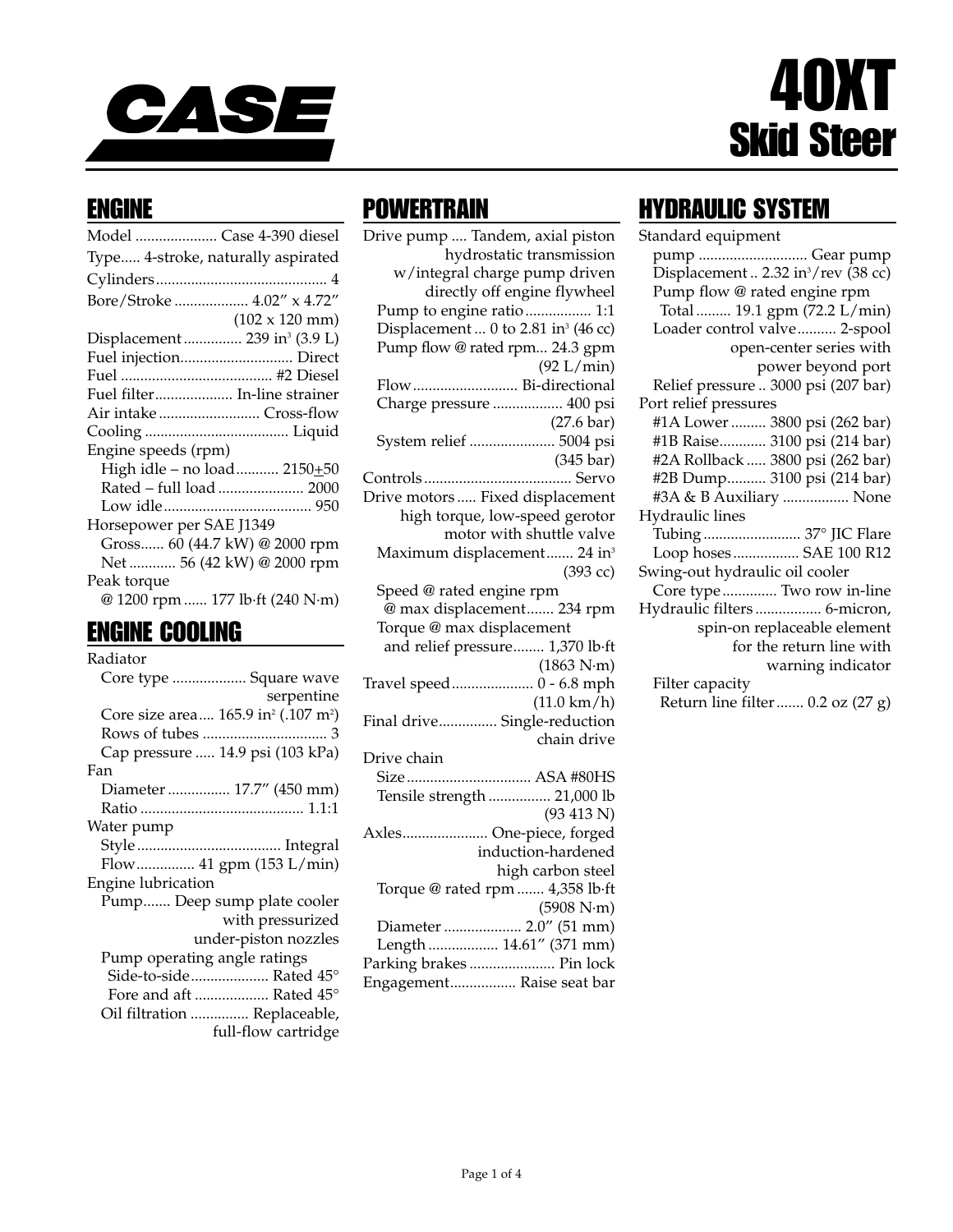## **INSTRUMENTATION**

Digital hourmeter Fuel level LED bar graph Warning lights Fuel level Voltage Engine coolant temperature Engine oil pressure Air cleaner restriction Hydraulic filter restriction Hydraulic oil temperature Systems normal Seat belt reminder Warning alarms Engine coolant temperature Engine oil pressure Hydraulic oil temperature Seat belt reminder

#### ELECTRICAL SYSTEM

| Battery 12-volt low-maintenance    |
|------------------------------------|
| 610 cold-cranking amps             |
| @ $0^{\circ}$ F (-18 $^{\circ}$ C) |

# OPERATOR ENVIRONMENT

Tilt ROPS/FOPS canopy w/side screens Water-shedding vinyl seat Seat presence switch 2" (51 mm) retractable seat belt Seat bar w/integral armrests Two servo-assist, adjustable, hands-only control levers Hand throttle Loader control lockout system Front and rear halogen floodlights Floor cleanout access

#### CYLINDERS

Lift cylinder Bore diameter....... 2.25" (57.2 mm) Rod diameter ....... 1.50" (38.1 mm) Stroke ................ 35.16" (893.1 mm) Closed length ... 46.18" (1173.0 mm) Bucket cylinder Bore diameter....... 2.50" (63.5 mm) Rod diameter ..... 1.375" (34.9 mm) Stroke ..................... 14.5" (369 mm) Closed length ........ 26.9" (683 mm)

# OPERATING WEIGHTS

| Unit equipped with $10.00 \times 16.5$    |
|-------------------------------------------|
| Solideal Hauler SKS tires,                |
| 60" (1.5 m) short lip bucket, mechan-     |
| ical attachment coupler,                  |
| full fuel and $165$ lb $(75 \text{ kg})$  |
| operator  5,716 lb (2593 kg)              |
| Shipping weight 5,148 lb (1891 kg)        |
| Add-on weights                            |
| Side cab glass  +70 lb (32 kg)            |
| Lexan <sup>®</sup> door  +50 lb (22.6 kg) |
| Glass door w/wiper +77 lb (35 kg)         |
| Floor heater  +20 lb (9.1 kg)             |
| Suspension seat  +10 lb (4.5 kg)          |
|                                           |

#### SERVICE CAPACITIES

| Fuel tank 22.0 gal (83.3 L)         |          |
|-------------------------------------|----------|
| Engine oil w/filter  11 qt (10.4 L) |          |
| Engine oil w/o filter 10 qt (9.5 L) |          |
| Engine cooling system  17.5 qt      |          |
|                                     | (16.6 L) |
| Hydraulic system                    |          |
|                                     |          |
| Total  13.3 gal (50.2 L)            |          |
| Chain tanks (per side) 6 qt (5.7 L) |          |

## TIRE SELECTION

|      |     |              |       | Width |         | Max                                                                                               |
|------|-----|--------------|-------|-------|---------|---------------------------------------------------------------------------------------------------|
|      | Plv | Tread        | Tire  | Over  | Tire    | Travel                                                                                            |
| Size |     | Rating Depth | Width | Tires | Weight* | Speed                                                                                             |
|      |     |              |       |       |         |                                                                                                   |
|      |     |              |       |       |         |                                                                                                   |
|      |     |              |       |       |         |                                                                                                   |
|      |     |              |       |       |         | $(19 \text{ mm})$ $(284 \text{ mm})$ $(1.50 \text{ m})$ $(28.6 \text{ kg})$ $(11.0 \text{ km/h})$ |
|      |     |              |       |       |         |                                                                                                   |
|      |     |              |       |       |         |                                                                                                   |
|      |     |              |       |       |         | $(19 \text{ mm})$ $(259 \text{ mm})$ $(1.81 \text{ m})$ $(26.8 \text{ kg})$ $(11.0 \text{ km/h})$ |
|      |     |              |       |       |         |                                                                                                   |
|      |     |              |       |       |         |                                                                                                   |
|      |     |              |       |       |         | $(35 \text{ mm})$ $(325 \text{ mm})$ $(1.63 \text{ m})$ $(34.9 \text{ kg})$ $(11.0 \text{ km/h})$ |
|      |     |              |       |       |         |                                                                                                   |
|      |     |              |       |       |         |                                                                                                   |
|      |     |              |       |       |         |                                                                                                   |
|      |     |              |       |       |         | $(32 \text{ mm})$ $(259 \text{ mm})$ $(1.50 \text{ m})$ $(41.3 \text{ kg})$ $(11.0 \text{ km/h})$ |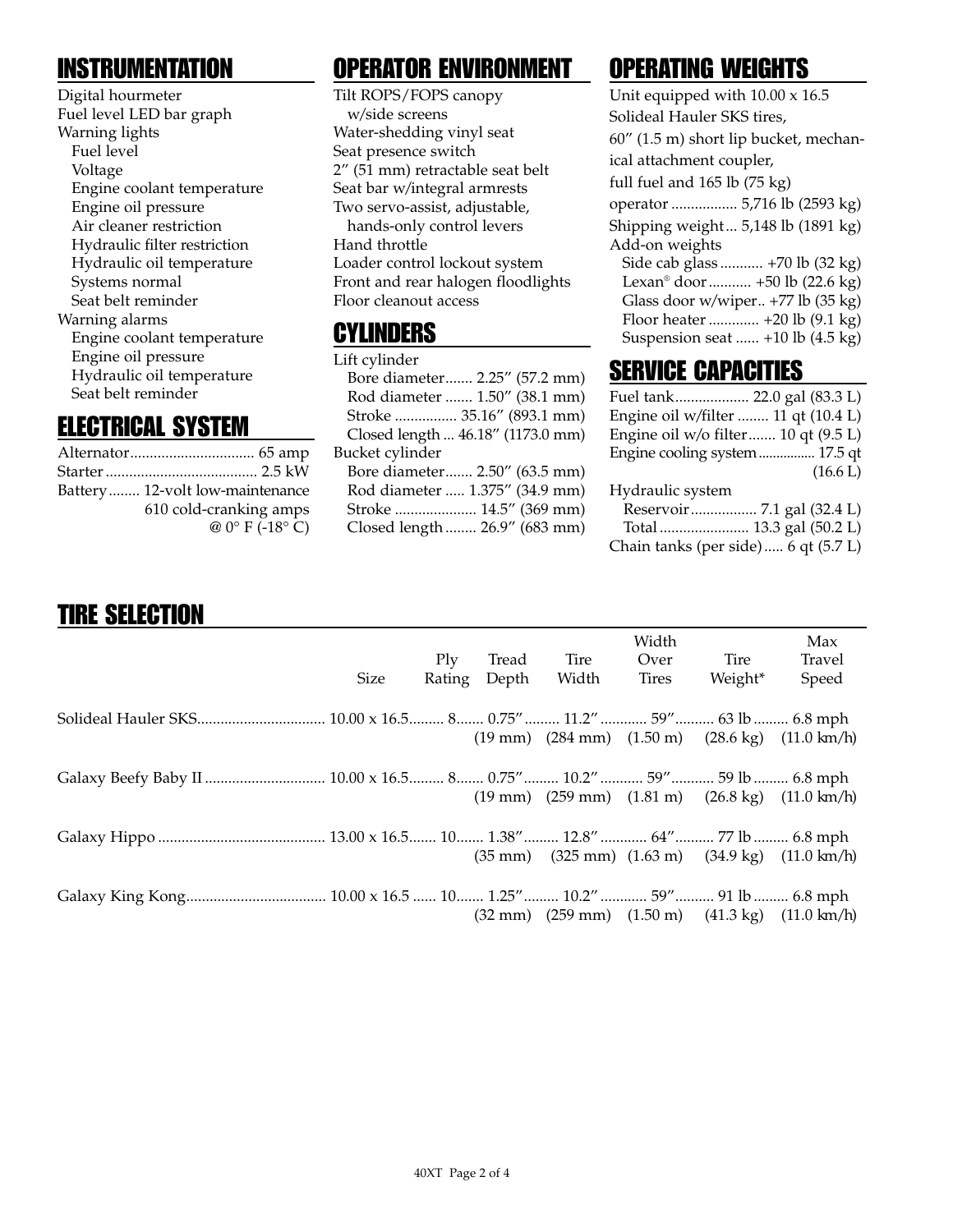

#### DIMENSIONS

|    | A. Overall operating height                                         |  |  |
|----|---------------------------------------------------------------------|--|--|
|    | w/foundry/excavating bucket - short lip  145.3" (3.69 m)            |  |  |
|    |                                                                     |  |  |
|    | w/low profile extended bucket - long lip  155.9" (3.96 m)           |  |  |
|    | Height to*                                                          |  |  |
| В. |                                                                     |  |  |
| C. |                                                                     |  |  |
| D. | Bottom of level bucket, loader arm fully raised  107.3" (2.73 m)    |  |  |
|    | Overall length                                                      |  |  |
| Ε. |                                                                     |  |  |
| F. | w/foundry/excavating bucket on ground 123.2" (3.13 m)               |  |  |
| F. |                                                                     |  |  |
| F. | w/low profile extended bucket on ground 133.9" (3.40 m)             |  |  |
| G. |                                                                     |  |  |
| Η. | Dump height - loader arm fully raised                               |  |  |
|    |                                                                     |  |  |
|    |                                                                     |  |  |
|    |                                                                     |  |  |
| J. | Reach - loader arm fully raised                                     |  |  |
|    |                                                                     |  |  |
|    |                                                                     |  |  |
|    |                                                                     |  |  |
|    | Maximum attachment rollback                                         |  |  |
| К. |                                                                     |  |  |
| L. |                                                                     |  |  |
|    |                                                                     |  |  |
|    | Ground clearance                                                    |  |  |
| Р. |                                                                     |  |  |
| Q. |                                                                     |  |  |
|    | Clearance circle front                                              |  |  |
| R. |                                                                     |  |  |
| S. | w/60" (1.52 m) foundry/excavating bucket on ground  73.2" (1.86 m)  |  |  |
| S. | w/60" (1.52 m) low profile bucket on ground  78.4" (1.99 m)         |  |  |
| S. | w/60" (1.52 m) low profile extended bucket on ground 83.1" (2.11 m) |  |  |
| Т. |                                                                     |  |  |
| U. |                                                                     |  |  |
| V. |                                                                     |  |  |
|    | NOTE: *Equipped with 10.00 x 16.5 Solideal Hauler SKS tires.        |  |  |



#### PERFORMANCE SPECS

| Operating load  1,500 lb (681 kg) |                            |
|-----------------------------------|----------------------------|
| Tipping load 3,000 lb (1361 kg)   |                            |
| <b>Breakout</b> force             |                            |
|                                   | Lift cylinder 3,788 lbf    |
|                                   | (16 850 N)                 |
|                                   | Bucket cylinder  3,974 lbf |
|                                   | (17677 N)                  |
| Dig depth                         |                            |
|                                   | w/bucket flat  0" (0 mm)   |
| Cycle time                        |                            |
|                                   | Raise  3.6 seconds         |
|                                   | Lower 2.1 seconds          |
|                                   | Dump  1.9 seconds          |
|                                   | Rollback  1.8 seconds      |
|                                   |                            |

NOTE: SAE rated lift capacities. Breakout force and cycle time measured with rated load in D/F bucket.

#### OPTIONAL BUCKETS

Heaped Type Width Weight Capacity inch (m)  $\rm{lb}$  (kg)  $\rm{ft}^3$  (m<sup>3</sup>) **Foundry/ Excavating** ... 60......... 270........ 11.5 (1.5) (122) (0.33) 66......... 370........ 15.2 (1.6) (168) (0.43) 72......... 390........ 16.7<br>(1.8) (177) (0.47  $(0.47)$ **Low Profile**.. 60......... 330........ 11.5<br>(1.5) (150) (0.33)  $(150)$   $(0.33)$ 66......... 400........ 13.2 (1.6) (181) (0.37) 72......... 425........ 14.5<br>(1.8) (193) (0.41)  $(0.41)$ **Low Profile Extended**...... 60......... 360........ 14.3<br>(1.5) (163) (0.40)  $(163)$ 66......... 434........ 15.5 (1.6) (197) (0.44) **Utility/Light Material** ....... 60........ (350) ...... 19.7<br>(1.5) (159) (0.56) (1.5) (159) (0.56)<br>72......... 434........ 23.7 72......... 434........ 23.7  $(0.67)$ 84......... 497........ 27.9  $(2.1)$   $(225)$   $(0.79)$ **Manure/ Slurry** ........... 60......... 340........ 16.7<br>(1.5) (154) (0.47)  $(154)$ 72......... 465........ 19.1 (1.8) (211) (0.54)